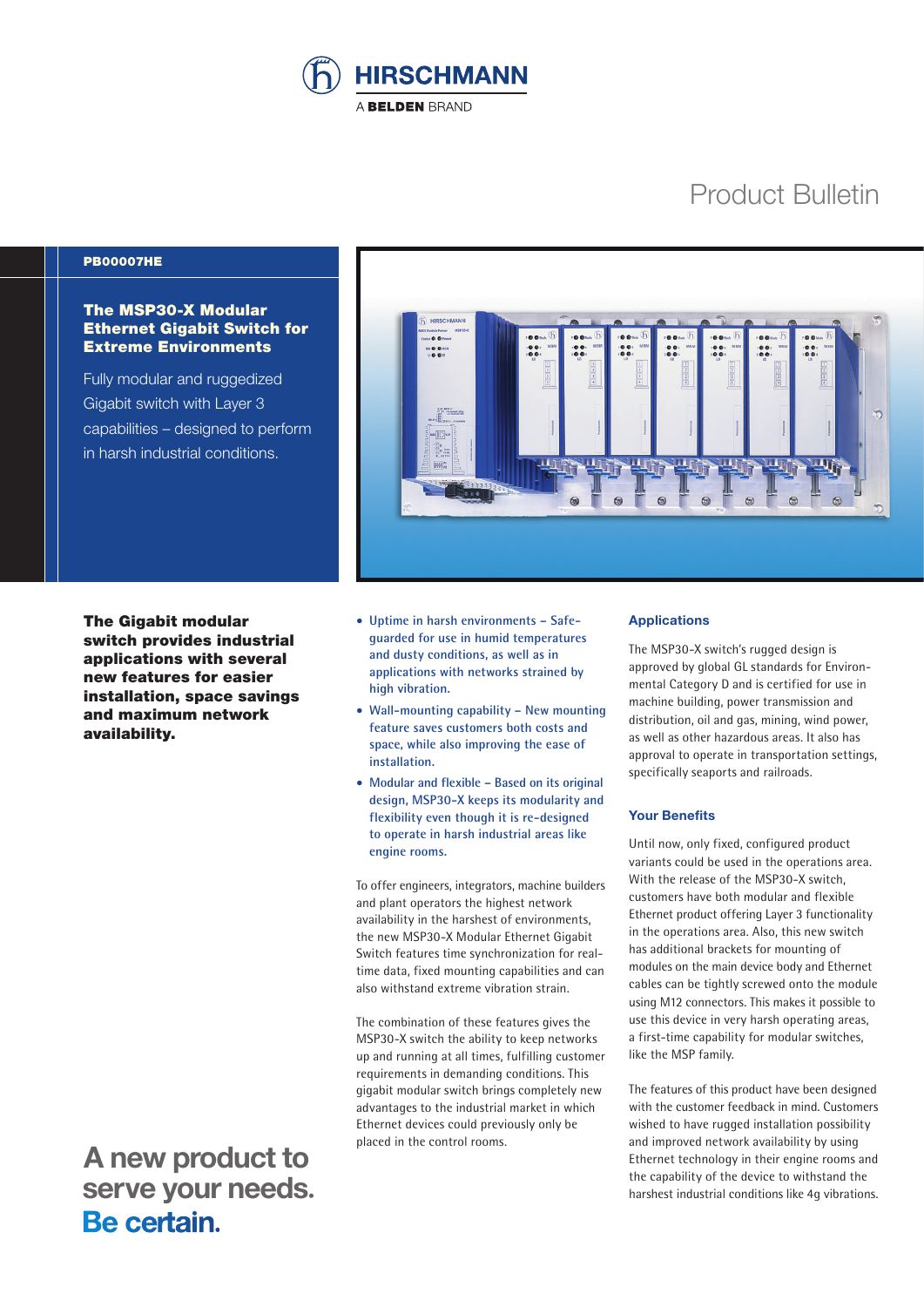



The new switch no

longer requires the

installation of cabinets.

# The MSP30-X Modular Ethernet Gigabit Switch

The MSP30-X is the redesign of Hirschmann's MSP30 Gigabit Switch. The new switch no longer requires the installation of cabinets – customers can simply mount the switch to a wall. The wall-mounting back plane, with M12 connectors, allows the product to withstand vibrations up to 4g. Enduring such a harsh environment makes it unique to the industry.

Approved for GL Environmental Category D, the MSP30-X switch can also function in temperatures from -40˚C to +70˚C and up to approximately 100 percent humidity.

In addition, all components are fixed with extra glue on the motherboard, which allows the switch to endure great vibration strain without affecting any motherboard components – a benefit not possible with DIN rail designs.

## **Benefits at a Glance**

- Approved by global GL standards for Environmental Category D and for use in marine and railroad applications
- Also certified for use in transformer stations, hazardous areas, transportation and safety
- Operates at a temperature range from -40˚C to +70˚C and up to approximately 100 percent relative humidity
- Withstands vibrations up to 4g
- Precision Time Protocol version 2 (PTPv2) for real-time data
- Possibility of 28 ports with M12 connectors
- Solid, wall-mounting backplane with M4 screws
- Major components adhered to the motherboard
- Additional brackets for attachment of modules on the main device body





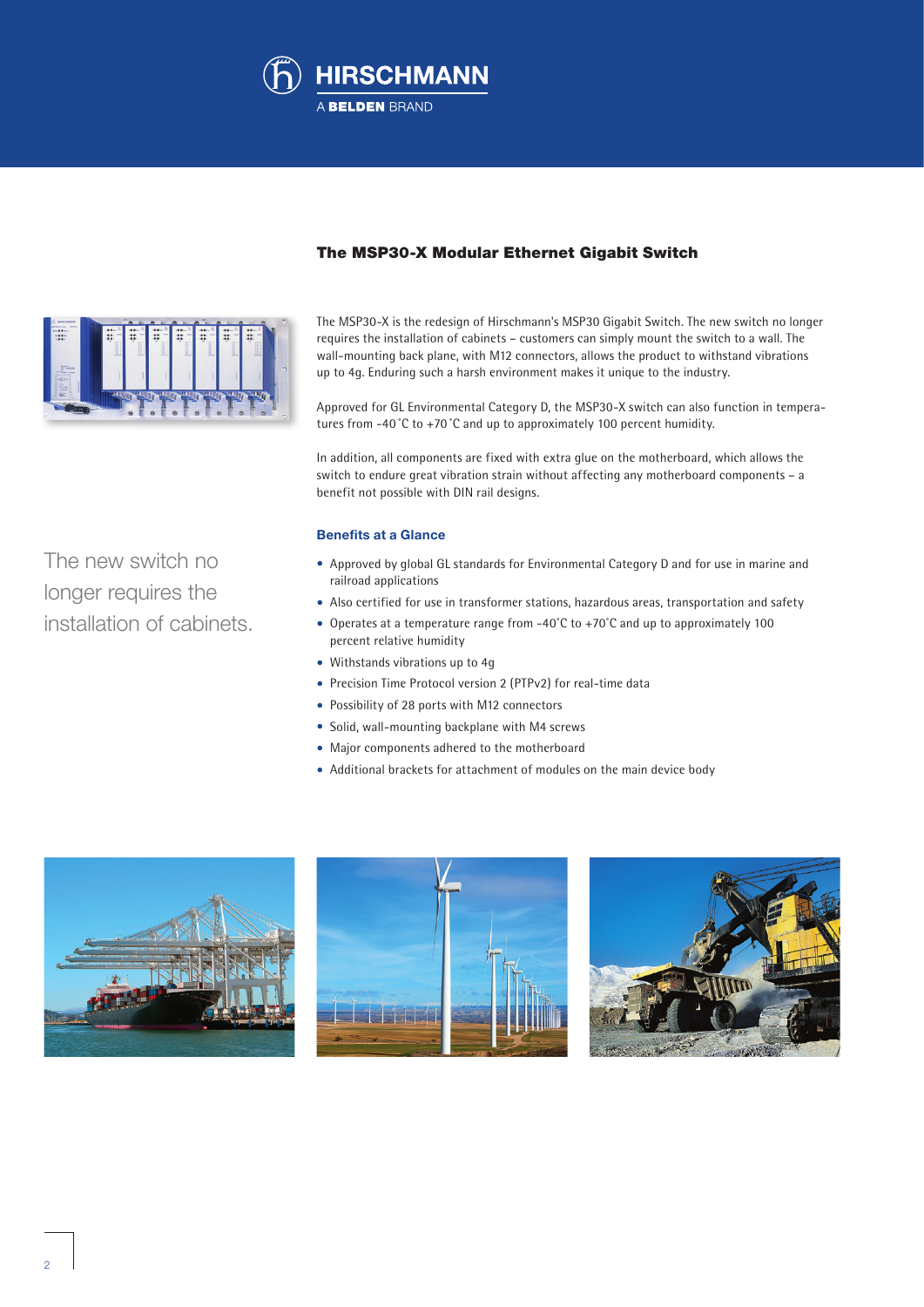

# MSP30/MSP32 MICE Switch Power Configurations

**Gigabit Ethernet Uplink Ports, Gigabit Ethernet Uplink Ports with PoE+ Capability**

|                                                                                                                                                                                                                                                                                                                                | $ M S P 3 0 - 0 8 $<br> 0 4                                                                                                                                                                                              | s <br> 0 | c | Z 9 | 9 9 | H H | E | 3 A | $ X $ $ X $ |
|--------------------------------------------------------------------------------------------------------------------------------------------------------------------------------------------------------------------------------------------------------------------------------------------------------------------------------|--------------------------------------------------------------------------------------------------------------------------------------------------------------------------------------------------------------------------|----------|---|-----|-----|-----|---|-----|-------------|
|                                                                                                                                                                                                                                                                                                                                |                                                                                                                                                                                                                          |          |   |     |     |     |   |     |             |
| Design –<br><b>MSP30</b> = Gigabit Ethernet Uplink Ports<br>$MSP32 = Gigabit Ethernet Uplink Ports with PoE(+) Capability$                                                                                                                                                                                                     |                                                                                                                                                                                                                          |          |   |     |     |     |   |     |             |
| Number of Fast Ethernet Ports <b>Constant Constant Constant Constant Constant Constant Constant Constant Constant</b>                                                                                                                                                                                                          |                                                                                                                                                                                                                          |          |   |     |     |     |   |     |             |
| $08 = 08 \times 10/100$ Mbit/s<br>$16 = 16 \times 10/100$ Mbit/s<br>$24 = 24 \times 10/100$ Mbit/s                                                                                                                                                                                                                             |                                                                                                                                                                                                                          |          |   |     |     |     |   |     |             |
| Number of Gigabit Ethernet Ports - The Context of Gigabit Ethernet Ports - The Context of Gigabit Ethernet Ports - The Context of Gigabit Ethernet Ports - The Context of Gigabit Ethernet Ports - The Context of Gigabit Ethe<br>$04 = 4 \times 10/100/1000$ Mbit/s                                                           |                                                                                                                                                                                                                          |          |   |     |     |     |   |     |             |
| Number of 10 Gigabit Ethernet Ports - The Context of the Context of the Context of the Context of the Context of the Context of the Context of the Context of the Context of the Context of the Context of the Context of the<br>$\theta = 10/100/1000/10000$ Mbit/s                                                           |                                                                                                                                                                                                                          |          |   |     |     |     |   |     |             |
| Temperature Range <u>- and the contract of the contract of the contract of the contract of the contract of the contract of the contract of the contract of the contract of the contract of the contract of the contract of the c</u>                                                                                           |                                                                                                                                                                                                                          |          |   |     |     |     |   |     |             |
| $S =$ Standard 0 °C to +60 °C<br>T.<br>$=$ Extended -40 $^{\circ}$ C to +70 $^{\circ}$ C<br>E = Extended -40 °C to +70 °C with conformal coating                                                                                                                                                                               |                                                                                                                                                                                                                          |          |   |     |     |     |   |     |             |
| Power Supply <u>experience and the contract of the contract of the contract of the contract of the contract of the contract of the contract of the contract of the contract of the contract of the contract of the contract of t</u><br>$C = 24/36/48$ V DC (18 to 60 V DC)<br>$P = 47$ to 57 V DC (PoE), 53 to 57 V DC (PoE+) |                                                                                                                                                                                                                          |          |   |     |     |     |   |     |             |
| <u> 1989 - Johann Stein, mars an de Brasilia (b. 1989)</u><br>Approvals -                                                                                                                                                                                                                                                      |                                                                                                                                                                                                                          |          |   |     |     |     |   |     |             |
| $29 = CE$ , FCC, EN 61131 (EN 60950)<br>$Y9 = Z9 + cUL508 (UL60950)$<br>$W9 = Z9 + ATeX$ Zone 2<br>$WY = Y9 + ATEX$ Zone 2<br>$X9 = Y9 + ISA$ 12.12.01 Class 1 Div. 2<br>$V9 = Z9 + IEC 61850, IEEE 1613$<br>$VY = V9 + cUL508 (UL60950)$<br>$VU = VY + GL(ABS, BV, DNS, LR)$                                                  | $VT = VY + EN50121-4$<br>$T9 = Z9 + EN50121-4$<br>$TY = T9 + cUL508 (UL60950)$<br>$U9 = Z9 + GL(ABS, BV, DNS, LR)$<br>$UY = U9 + cUL508 (UL60950)$<br>$UW = UY + ATEX$ Zone 2<br>$UX = UY + ISA$ 12.12.01 Class 1 Div. 2 |          |   |     |     |     |   |     |             |
|                                                                                                                                                                                                                                                                                                                                |                                                                                                                                                                                                                          |          |   |     |     |     |   |     |             |
| $99 =$ Reserved<br>$UR = Unicast Routing$<br>$MR = Multicast Routing$                                                                                                                                                                                                                                                          |                                                                                                                                                                                                                          |          |   |     |     |     |   |     |             |
| Customization -                                                                                                                                                                                                                                                                                                                |                                                                                                                                                                                                                          |          |   |     |     |     |   |     |             |
| $HH = Hirschmann Standard$<br>$HX = Hirschmann Extreme$                                                                                                                                                                                                                                                                        |                                                                                                                                                                                                                          |          |   |     |     |     |   |     |             |
| <b>Software Configuration</b>                                                                                                                                                                                                                                                                                                  |                                                                                                                                                                                                                          |          |   |     |     |     |   |     |             |
| $E$ = Entry (Hirschmann Standard Configuration)                                                                                                                                                                                                                                                                                |                                                                                                                                                                                                                          |          |   |     |     |     |   |     |             |
| Software Level -                                                                                                                                                                                                                                                                                                               |                                                                                                                                                                                                                          |          |   |     |     |     |   |     |             |
| $3A$ = HiOS Layer 3 Advanced<br>2A = HiOS Layer 2 Advanced                                                                                                                                                                                                                                                                     |                                                                                                                                                                                                                          |          |   |     |     |     |   |     |             |
| Software Release -                                                                                                                                                                                                                                                                                                             |                                                                                                                                                                                                                          |          |   |     |     |     |   |     |             |

**XX.X** = Current Software Release 03.0 = Software Version 03.0 02.0 = Software Version 02.0

**NOTE:** The last four categories (**Customization, Software Configuration, Software Level** and **Software Release**) are optional.